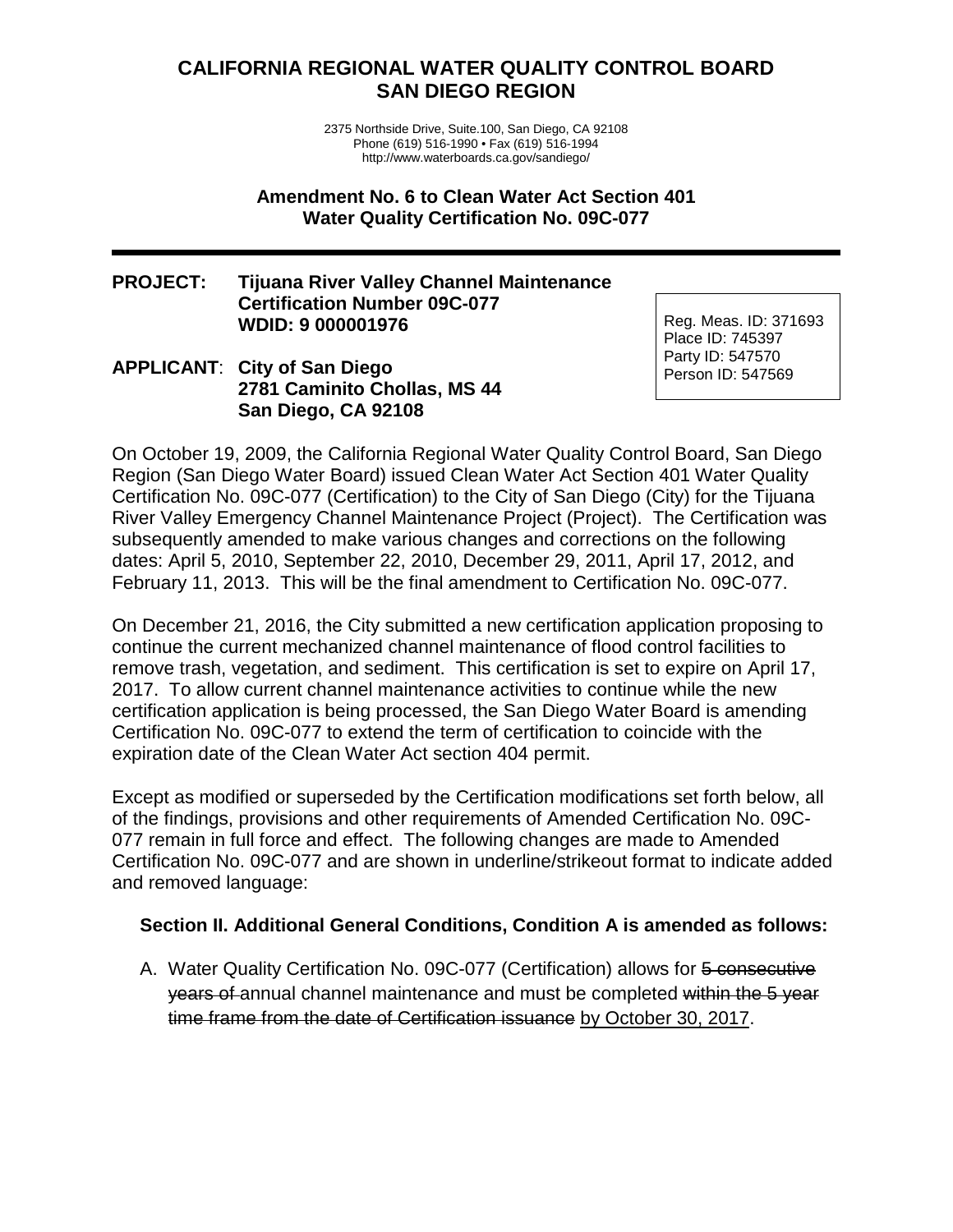Amended on December 29, 2011 Amended on April 17, 2012 Amended on February 11, 2013 Amended on April 14, 2017

## **Section VI. Additional Reporting Requirements, Condition K is amended as follows:**

B. The City of San Diego must submit reports required under this Certification, or other information required by the San Diego Water Board, to: **Electronic Document Submittal.** The Applicant must submit all reports and information required under this Certification in electronic format via e-mail to SanDiego@waterboards.ca.gov. Documents over 50 megabytes will not be accepted via e-mail and must be placed on a disc and delivered to:

Executive Officer California Regional Water Quality Control Board San Diego Region Attn: 401 Certification; Project No. 09C-077:745397:lhonma 9174 Sky Park Court. Suite 100 2375 Northside Dr., Suite 100 San Diego, California 92123 92108

### **Section IX. San Diego Water Board Contact Person is amended as follows:**

Jody Ebsen Lisa Honma, Environmental Scientist California Regional Water Quality Control Board, San Diego Region 9174 Sky Park Court, Suite 100 San Diego, CA 92123 858-636-3146 Telephone: 619-521-3367 jebsen@waterboards.ca.gov Email: Lisa.Honma@waterboards.ca.gov

**Notification:** Any person aggrieved by this action of the San Diego Water Board may petition the State Water Resources Control Board (State Water Board) to review the action in accordance with the California Code of Regulations, title 23, sections 3867 and following. The State Water Board must receive the petition by 5:00 p.m., 30 days after the date of this Certification Amendment. Copies of the law and regulations applicable to filing petitions may be found on the Internet at:

[http://www.waterboards.ca.gov/public\\_notices/petitions/water\\_quality](http://www.waterboards.ca.gov/public_notices/petitions/water_quality) or will be provided upon request.